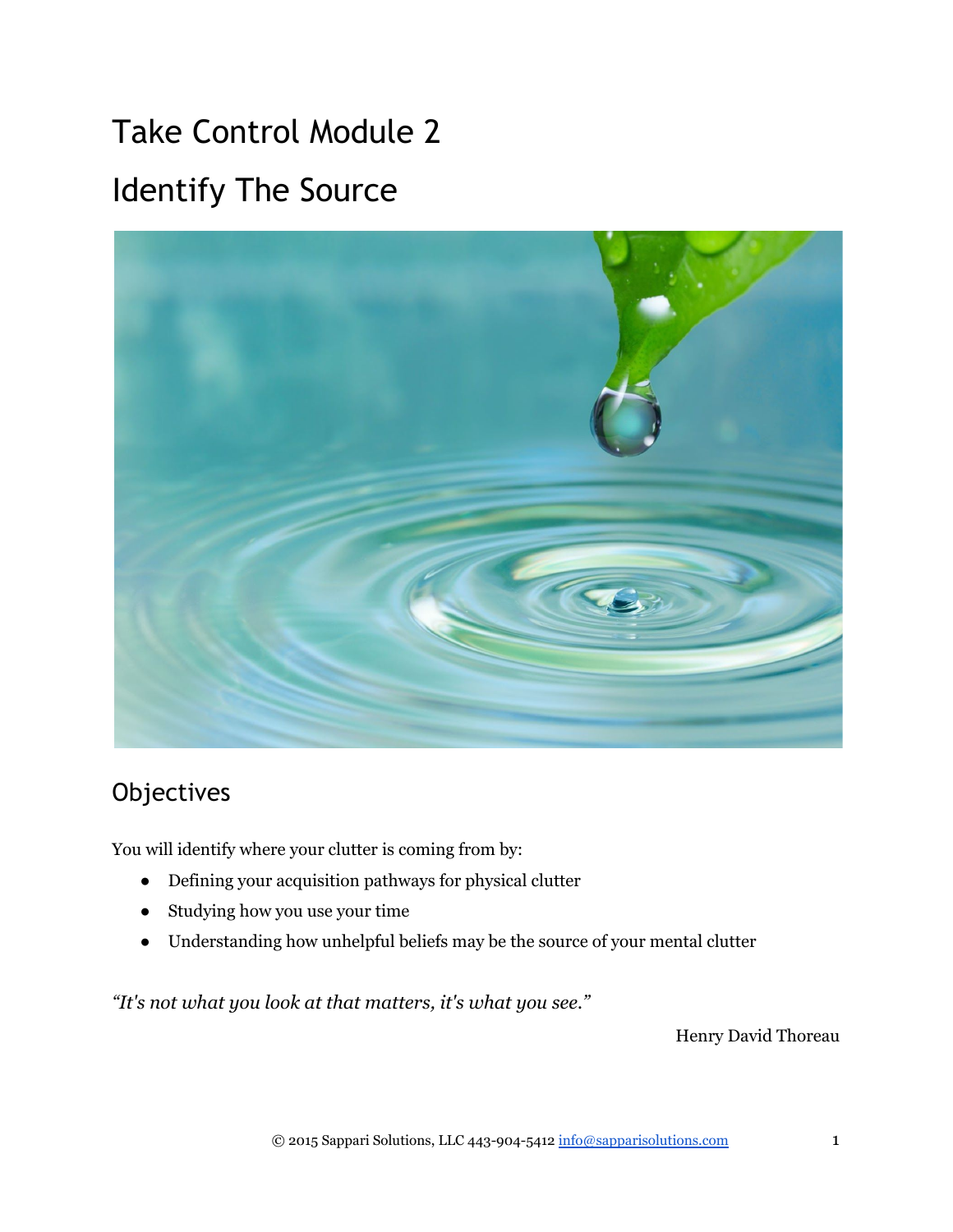### Instruction

We are going back to the source. Like single drops of water flowing together to form streams, rivers and oceans, we will work back to the beginning to understand where your clutter is coming from.

#### **Physical Clutter: Acquisition Pathways**

"How things come into our lives," is a simple definition for acquisition pathways. In the book, Digging Out: Helping Your Loved One Manage Clutter, Hoarding & Compulsive Acquiring, authors Tompkins & Hartl define acquisition pathways as, "the multiple ways your loved one brings items into his home...." In this section we are going to talk about how things come into our spaces and where they come from. This is the "source" of your physical clutter. But, whether or not you define an item as clutter, it still comes to you by a specific path.

<sup>&</sup>lt;sup>1</sup> Tompkins, Michael and Tamara Hartl. <u>Digging Out: Helping Your Loved One Manage Clutter, Hoarding</u> & Compulsive Acquiring. Oakland, CA. 2009. pg 85.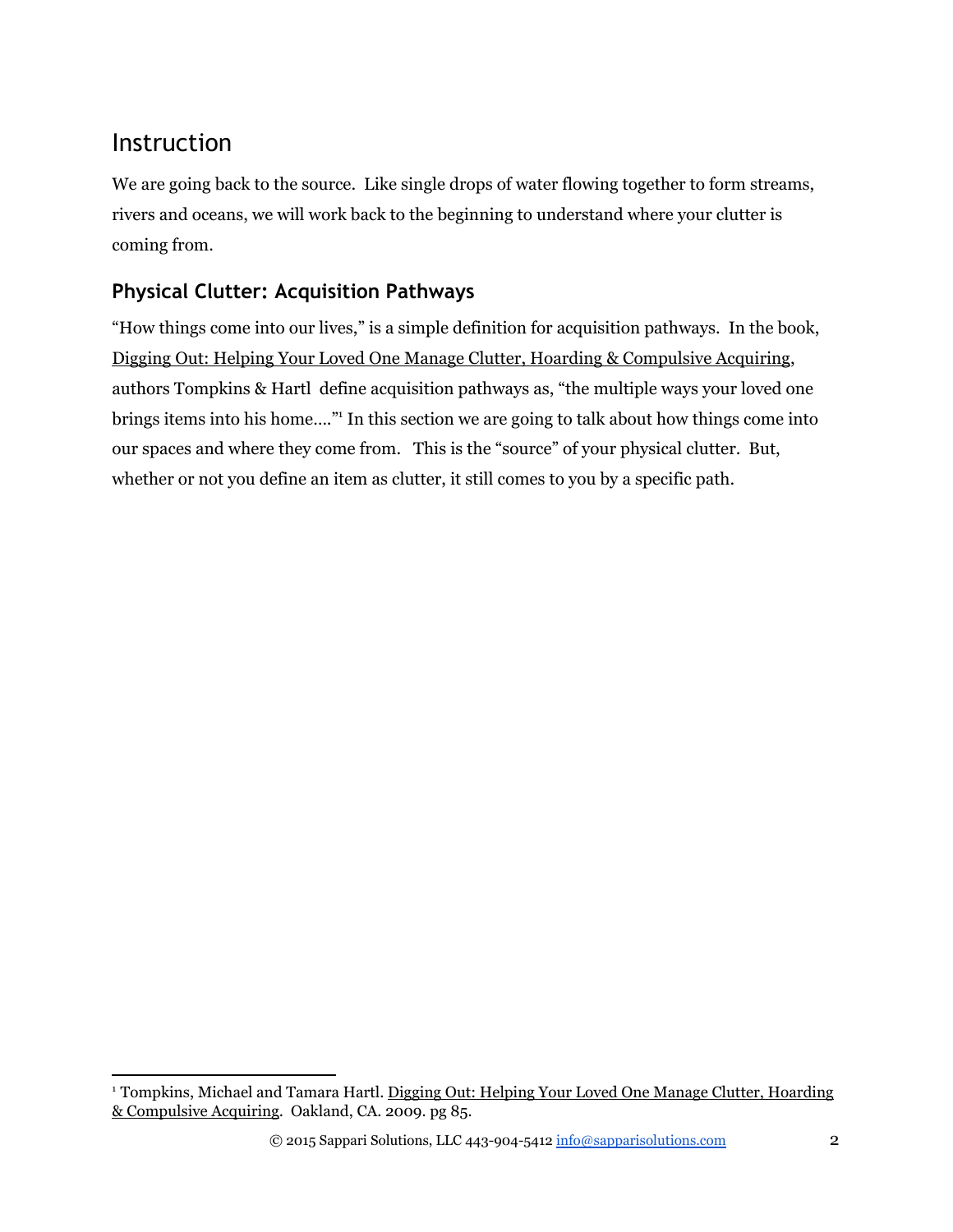**What is coming into your space?** Take a moment to list all the things that come into your space. Below are a few examples to get you started. Cross off the ones that do not apply and add to the list all the other items that do. You may think in broad strokes at this point.

**Refine Your List.** Of the items that you listed, circle the specific items that you define as clutter and identify **Where** these items are coming from:

| What is coming in? |                        | Where is it coming from? |
|--------------------|------------------------|--------------------------|
| $\circ$            | Mail                   |                          |
| $\circ$            | Books from the library |                          |
| $\circ$            | Groceries              |                          |
| $\circ$            | Hand me down clothing  |                          |
| $\circ$            | Gifts                  |                          |
| $\circ$            |                        |                          |
| $\circ$            |                        |                          |
| $\circ$            |                        |                          |
| $\circ$            |                        |                          |
| $\circ$            |                        |                          |
| $\circ$            |                        |                          |
| $\circ$            |                        |                          |
| $\circ$            |                        |                          |
| $\circ$            |                        |                          |
| $\circ$            |                        |                          |
| $\circ$            |                        |                          |
| $\circ$            |                        |                          |
|                    |                        |                          |

**Review**. Do you notice any trends on your list? Are there a few specific pathways where most of the clutter you identified is coming from? List three.

1.

2.

3.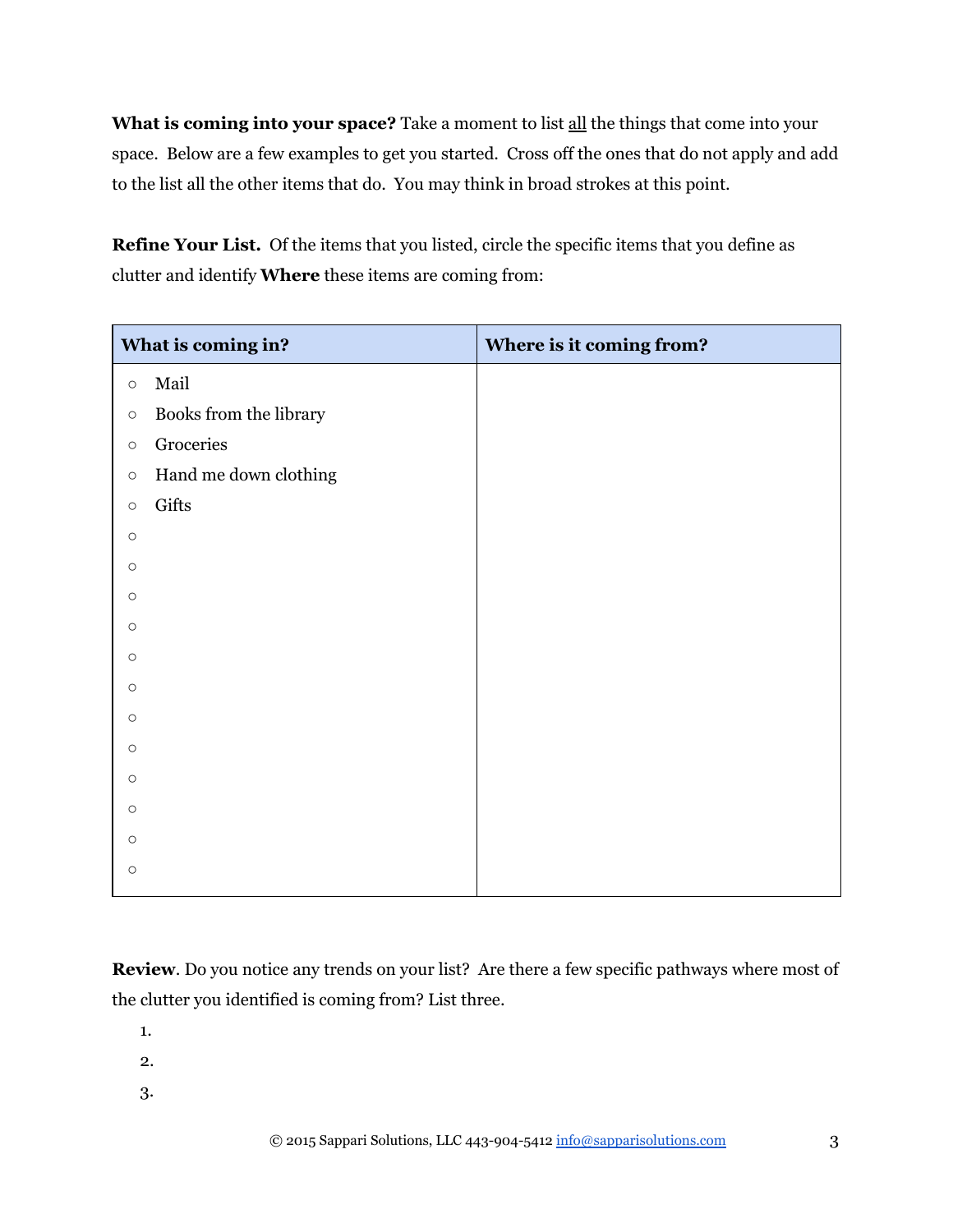#### **The River of Possessions**

Another way we can think about how things come into our lives is to imagine a river. This river is comprised of all the things in your life and it is flowing right through your home. The river only flows in one direction.



When your river is healthy, you are acquiring and disposing of items at an equal rate. Your river is flowing smoothly.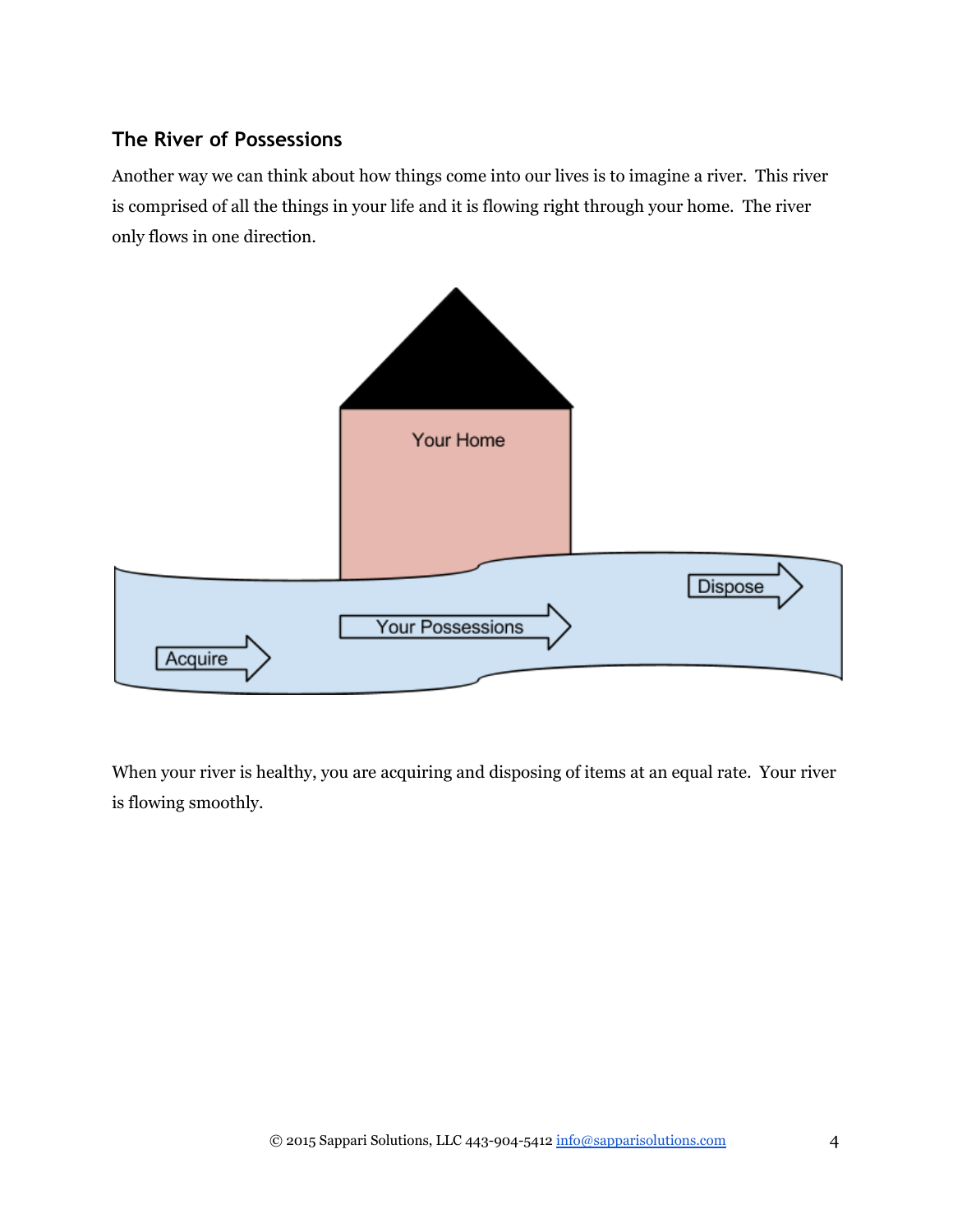

If you are acquiring more and more, even if you are still disposing of items at a normal rate your river will become unhealthy and your home will fill with these possessions.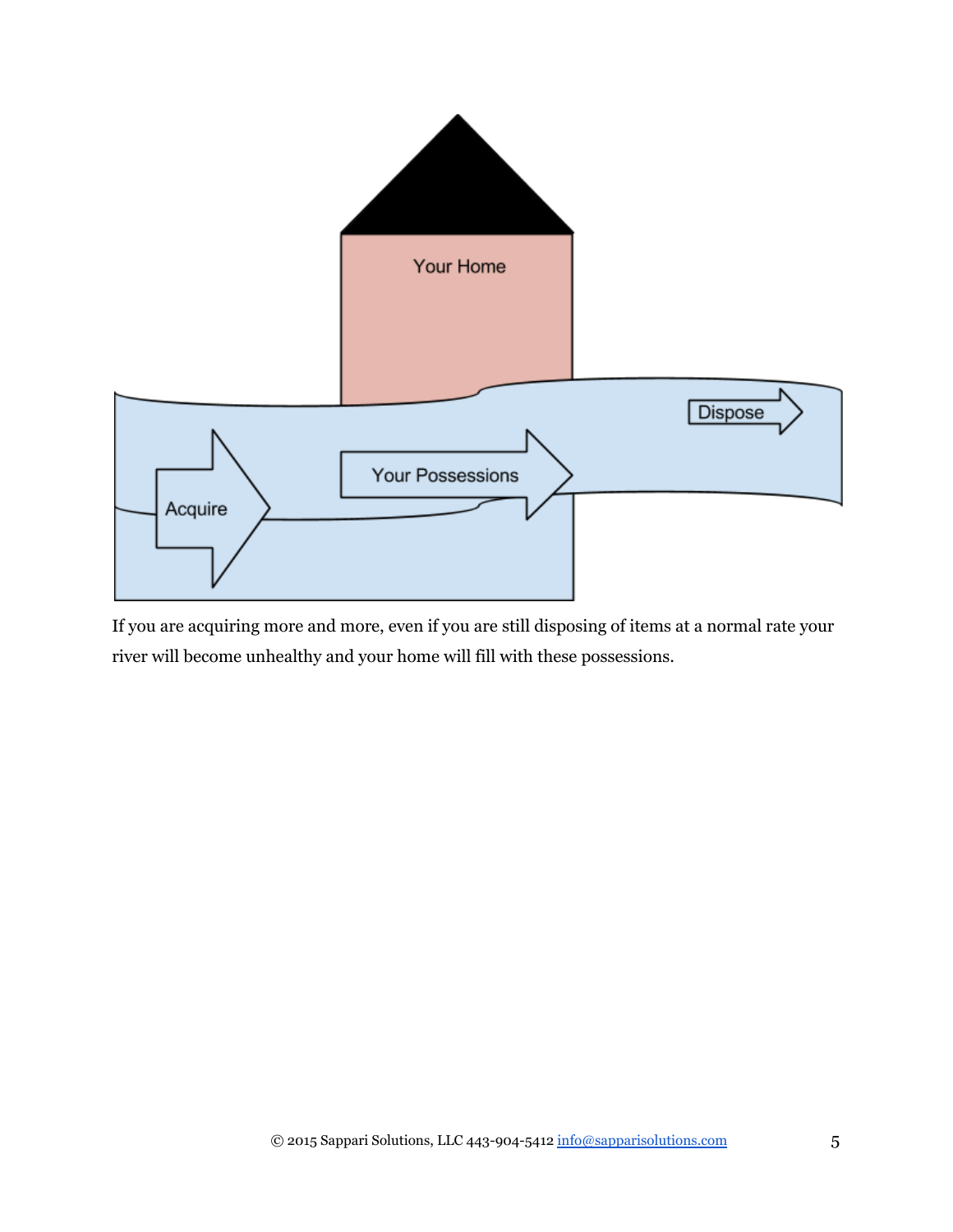

If your acquisitions remain the same but you stop disposing of items, you will create a reservoir of possessions in your home and it will fill even more. You have created a dam in your river and it will stop flowing altogether.

In order to keep your river healthy you must keep the acquisitions and dispositions at an equal rate. You can do this by letting go of one item for every one item that comes in. However, if you already have a reservoir in your home, you will need to increase what you are letting go of to remove the blockage that is creating a dam and help your river move freely again. Even if you consciously let go of 2 items for every 1 that comes in, you will quickly make a change in the flow of your river of possessions.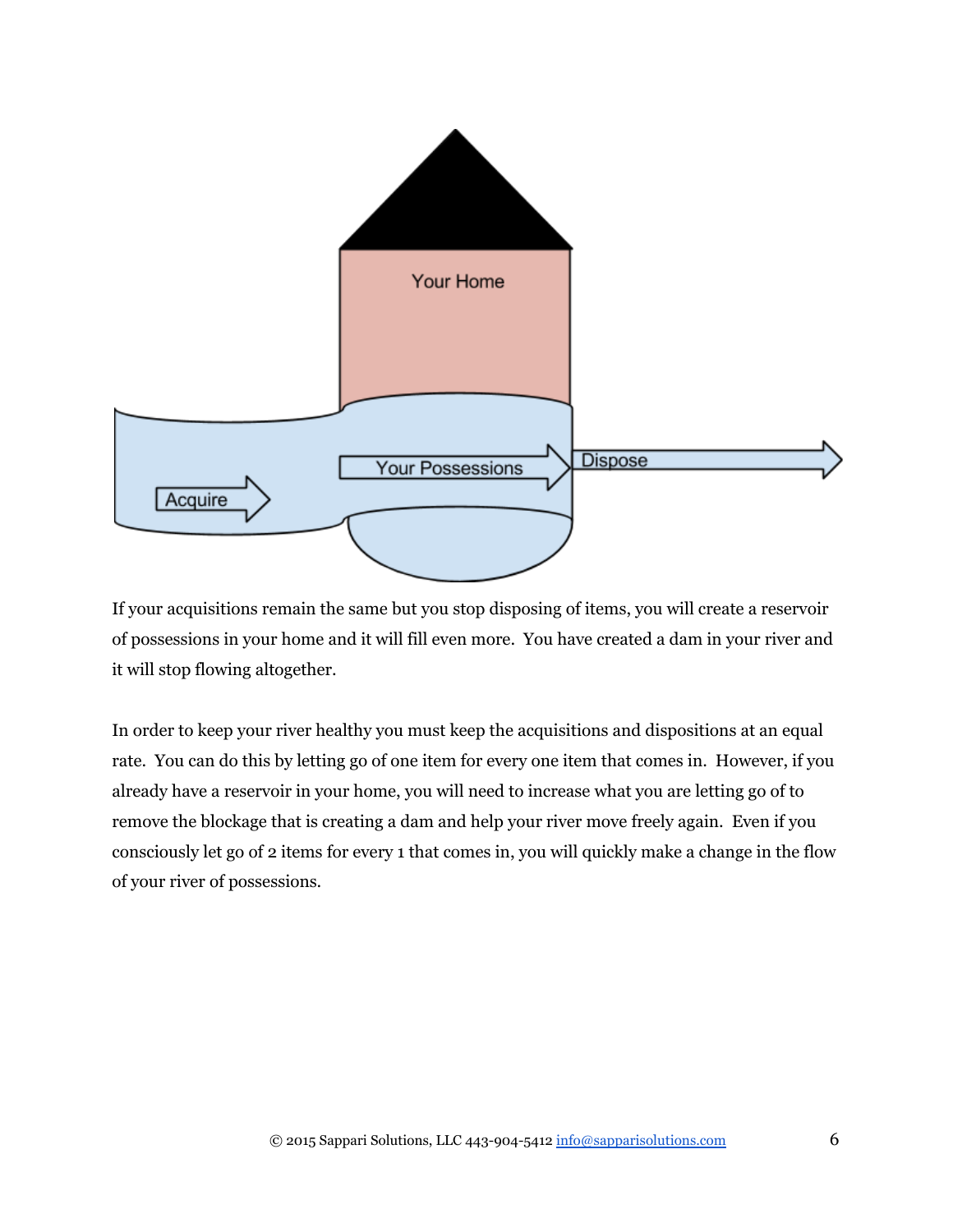#### **Time Clutter: Time Study**

Just as we looked at the flow of possessions into your home, we are now going to look at the flow of your time.

Do you know how you spend your time? I mean REALLY know how you spend your time? Are you familiar with a time study?

You are going to complete a time study for the next 7 days starting today. You will write down everything. Do not feel the need to continue beyond 7 days as it will become tedious. This is how you do it:

• Gather your tools

Do a Google search for Emergent Task Planner or follow this link http://davidseah.com/node/the-emergent-task-planner/

Download the file and print 7 copies.

*If paper is not your thing, you could use Toggl, an app that is available for mobile and desktop to track your time. Keep it simple and don't get bogged down with this step!*

| DATE                                                                      | ORGANIZE YOUR DAY AS IT HAPPENSE QUICK START: Ltd. 3 things to do, estimate time in Timite Stocks. Fill bubbles to track time. Use Day God (wit side)<br>aling. Kineg notes as necessary | THE EMERGENT TASK PLANNER<br>instructions available at davidseah.com/pceo/etp |
|---------------------------------------------------------------------------|------------------------------------------------------------------------------------------------------------------------------------------------------------------------------------------|-------------------------------------------------------------------------------|
| s<br>اسببنا                                                               | <b>THREE MAJOR TASKS FOR TODAY</b><br>Realistic expectations equals consistent daily productivity!                                                                                       |                                                                               |
|                                                                           | 01                                                                                                                                                                                       | 0000 0000 0000 0000                                                           |
| ø<br>السسا                                                                | ink fesciption, inderfiler satilisis s<br>02                                                                                                                                             | Total Limit<br>0000 0000 0000 0000                                            |
|                                                                           |                                                                                                                                                                                          |                                                                               |
|                                                                           | 03                                                                                                                                                                                       | 0000<br>mnr                                                                   |
| m<br>لسبيا                                                                | Tackling more than three major tasks? Clear your mind and go for it.                                                                                                                     |                                                                               |
|                                                                           | 04                                                                                                                                                                                       | 0000 0000 0000 0000                                                           |
| lα<br>$L_{\text{model}}$                                                  | 05                                                                                                                                                                                       | 0000 0000 0000 0000                                                           |
|                                                                           | 06                                                                                                                                                                                       | 0000 0000 0000 0000                                                           |
|                                                                           | More than six major tasks? Reserve some energy for tomorrow.                                                                                                                             |                                                                               |
| اسببا                                                                     | 87                                                                                                                                                                                       | 0000<br>oooo<br>noon<br>mm                                                    |
|                                                                           |                                                                                                                                                                                          | oooo<br>anon oona anon                                                        |
| السسا                                                                     | 88                                                                                                                                                                                       |                                                                               |
|                                                                           | 89                                                                                                                                                                                       | 0000<br>ODO<br>nnm                                                            |
|                                                                           | <b>WHAT ELSE IS GOING ON TODAY?</b>                                                                                                                                                      |                                                                               |
| لسبيا                                                                     | Life just happens. Use this area to keep notes on the unexpected. Use numbers to label day grid as needed.<br>Ιš                                                                         |                                                                               |
|                                                                           | ×<br>ņ                                                                                                                                                                                   |                                                                               |
| 1                                                                         | 12                                                                                                                                                                                       |                                                                               |
|                                                                           | 13<br>Ħ                                                                                                                                                                                  |                                                                               |
|                                                                           | в                                                                                                                                                                                        |                                                                               |
| i.,<br>I                                                                  | D                                                                                                                                                                                        |                                                                               |
|                                                                           | Ιŝ                                                                                                                                                                                       |                                                                               |
|                                                                           | tš                                                                                                                                                                                       |                                                                               |
| $\begin{array}{c}\n\frac{1}{\sqrt{2}} \\ \frac{1}{\sqrt{2}}\n\end{array}$ | ĉ<br>z                                                                                                                                                                                   |                                                                               |
|                                                                           | 23                                                                                                                                                                                       |                                                                               |
|                                                                           | 21<br>ż                                                                                                                                                                                  |                                                                               |
|                                                                           |                                                                                                                                                                                          |                                                                               |
|                                                                           | 21<br>21                                                                                                                                                                                 |                                                                               |
|                                                                           |                                                                                                                                                                                          |                                                                               |
|                                                                           | ×                                                                                                                                                                                        |                                                                               |
|                                                                           | 3<br>33                                                                                                                                                                                  |                                                                               |
|                                                                           | 32                                                                                                                                                                                       |                                                                               |
| f                                                                         | à.                                                                                                                                                                                       |                                                                               |
|                                                                           |                                                                                                                                                                                          | C 2015 Sappari Solutions,                                                     |
| anima                                                                     |                                                                                                                                                                                          |                                                                               |
|                                                                           |                                                                                                                                                                                          |                                                                               |

- Set up your planner
	- 1. Enter the Date
	- 2. Add the hours of your day along the left side. You can see that each hour is divided into 15 minute increments.
	- 3. You may also choose to write down 3 goals/tasks to accomplish along the right side.
	- 4. Lastly, there is space for notes on items that come up through the day
- Use the planner. Follow your tasks, everything you do throughout the day in 15 minute increments for 7 days.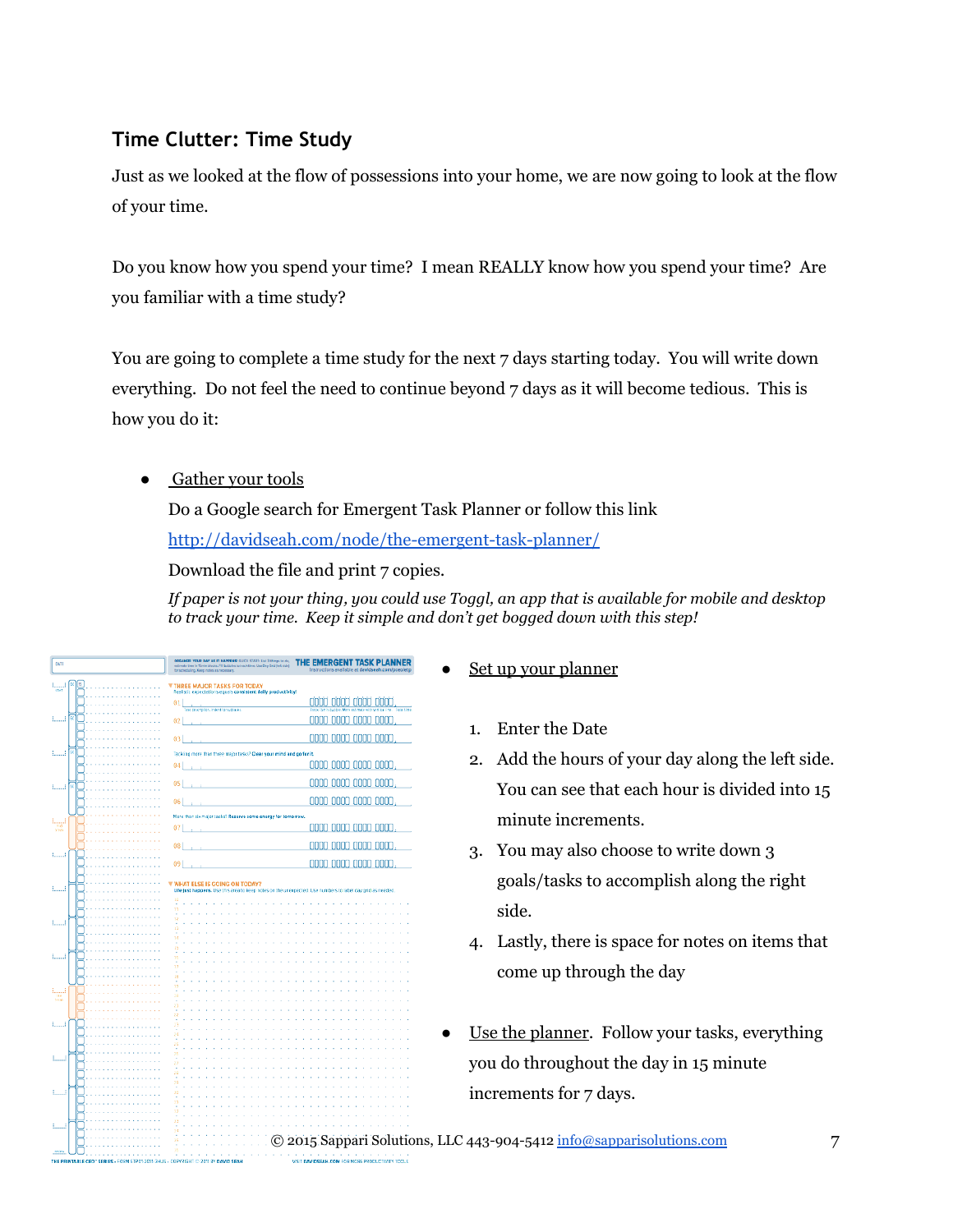You may be tempted to censor what you write down because it looks different in black and white. **Resist this urge**. You may also tend to change your behaviour because you will be more aware of it. Try to resist this as well.

Write down everything. At the end of 7 days you will look at this list and see, truthfully and honestly, what is going on.

In Module 3, you will analyze your result. You will ask questions and look for trends. Here is a sample of the questions you will consider in the next step:

- What groups can you lump your time into?
	- $\circ$  This is the time when I like to get out the colored pencils and highlighters. Pick 4 colors and match them to 4 categories such as work, personal, driving, family What will your categories be?
- What are you spending the most time on?
	- $\circ$  Look for the big chunks of time.
- What surprised you?
	- Are you being interrupted a lot?
	- Are you reaching your goals set for each day or is your time being commandeered?
	- Is something taking more or less time than you expected?
- Where are your time wasters or drains?
	- Before you even start this experiment, think about where you think your time is being sucked away then at the end, check to see if your hypothesis was correct. What time wasters can you think of now?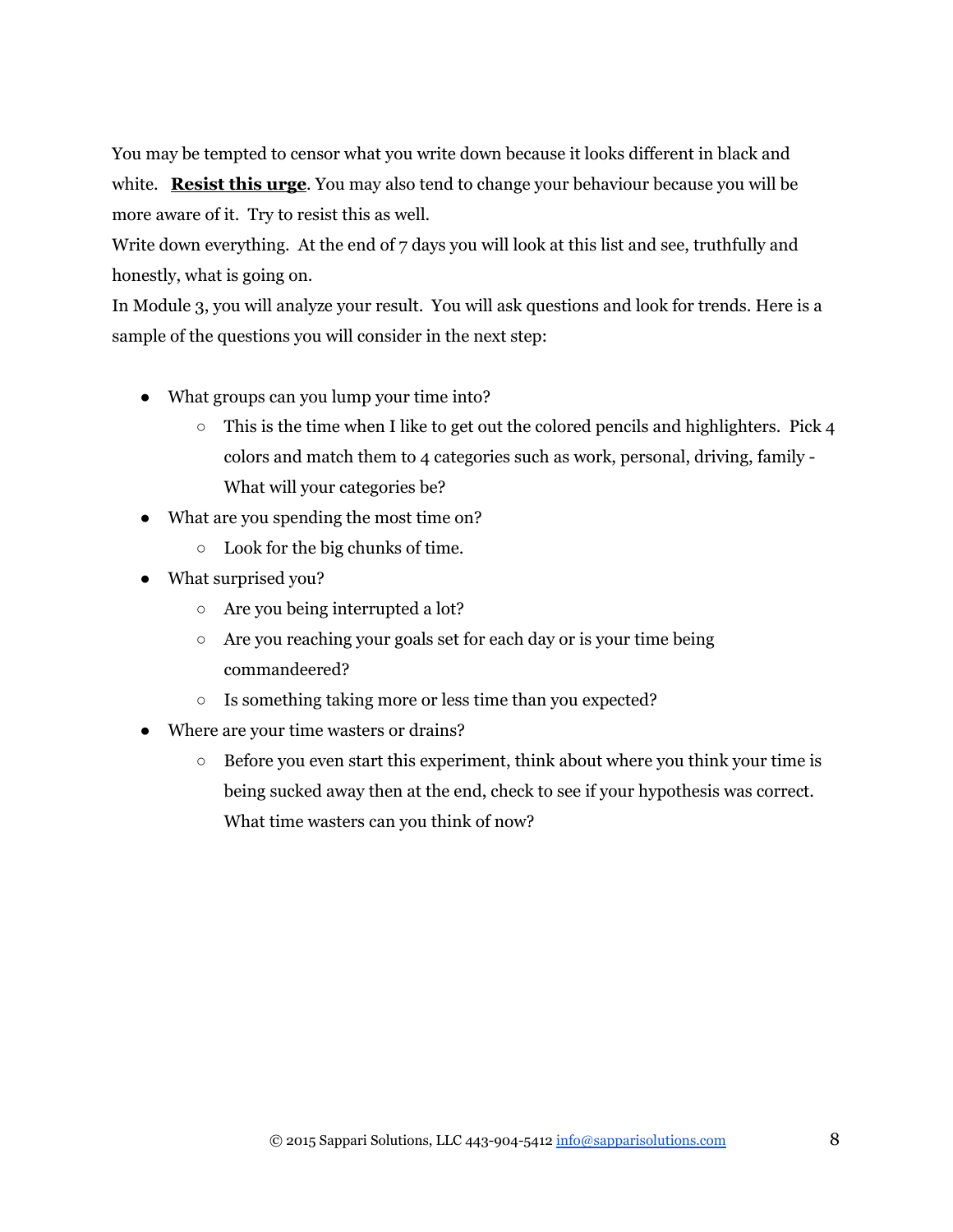#### **My Analysis ‐ My Results**

I personally do a time study every time things start getting wonky in my life. You know what I mean, I am sure. In those moments when your to-do list is longer than Santa's 'Good' list, you feel pulled in a million directions and nothing seems to be getting done.

One time study stands out for me and I talk about it often. My kids were all very small, 3 under the age of 4 years old and my husband was in school and working. The dinner hour was particularly difficult. I was planning my days but we would hit the afternoon/evening and everything would fall apart. I committed to tracking my time for a week. What I found was that although I was planning to start dinner at 5pm, and eat by 5:30, that was not what was actually happening. In addition, I hadn't allowed time to actually eat dinner or clean up! And often there were times when a child needed me.

I found that I needed about 1 hour to cook dinner, it usually took us only about 30 minutes to eat but it also took about 30 minutes to clean up. I adjusted my schedule to start dinner by 4pm, eat between 5:15 and 5:30 and clean up around 6pm. Our dinner hour was a lot longer, but it also became more peaceful as my expectations aligned with reality.

It is my hope that you will also find points where you can adjust your schedule and expectations and find peace.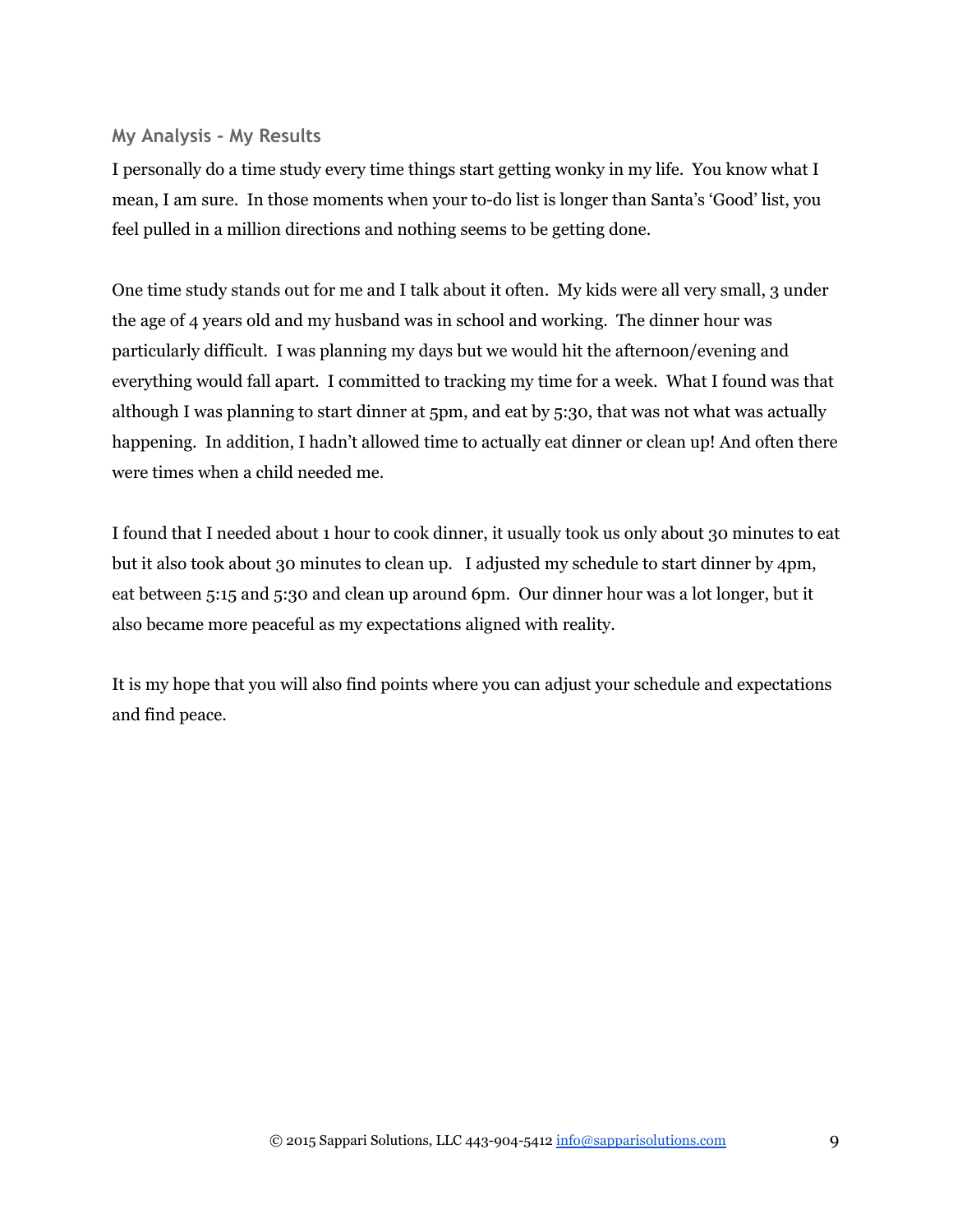#### **Mental Clutter: Unhelpful Beliefs**

Sometimes the source of our physical and time clutter is actually how we think. Are unhelpful beliefs causing your physical and time clutter, and then leading to mental clutter like stress and overwhelm?

In the book, Buried in Treasures: Help for Compulsive Acquiring, Saving and Hoarding authors Tolin, Frost and Steketee identify unhelpful beliefs that may cause people to hold onto or acquire more than they need.<sup>2</sup> Here are just a few unhelpful beliefs they describe that you may have experienced:

- ❏ **Beliefs About Usefulness** You acquire, or feel that you cannot part with, an item because you feel it is useful.
- ❏ **Perfectionism and Fear of Making Mistakes** You cannot part with an item because you are afraid of making the wrong choice about where it should go or if it should go. You may also have elaborate systems for parting with items.
- ❏ **Beliefs About Responsibility** You feel you have a responsibility to items and the way that they are handled. For instance, ensuring the items are sent to a 'good' home or recycled. You feel you should acquire an item because you are taking responsibility for it.
- ❏ **Beliefs About Attachment** You attribute feelings to inanimate objects or attach emotions to objects which remind you of people or memories.
- ❏ **Beliefs About Objects as a Source of Identity** You connect your identity with the items and fear that letting go of an item will change who you are. For example, holding on to teaching materials because you were a teacher prior to retirement.

<sup>&</sup>lt;sup>2</sup> Tolin, David, Randy Frost and Gail Steketee. <u>Buried in Treasures: Help for Compulsive Acquiring,</u> Saving and Hoarding. Oxford Press, New York. 2007. pages 47-51.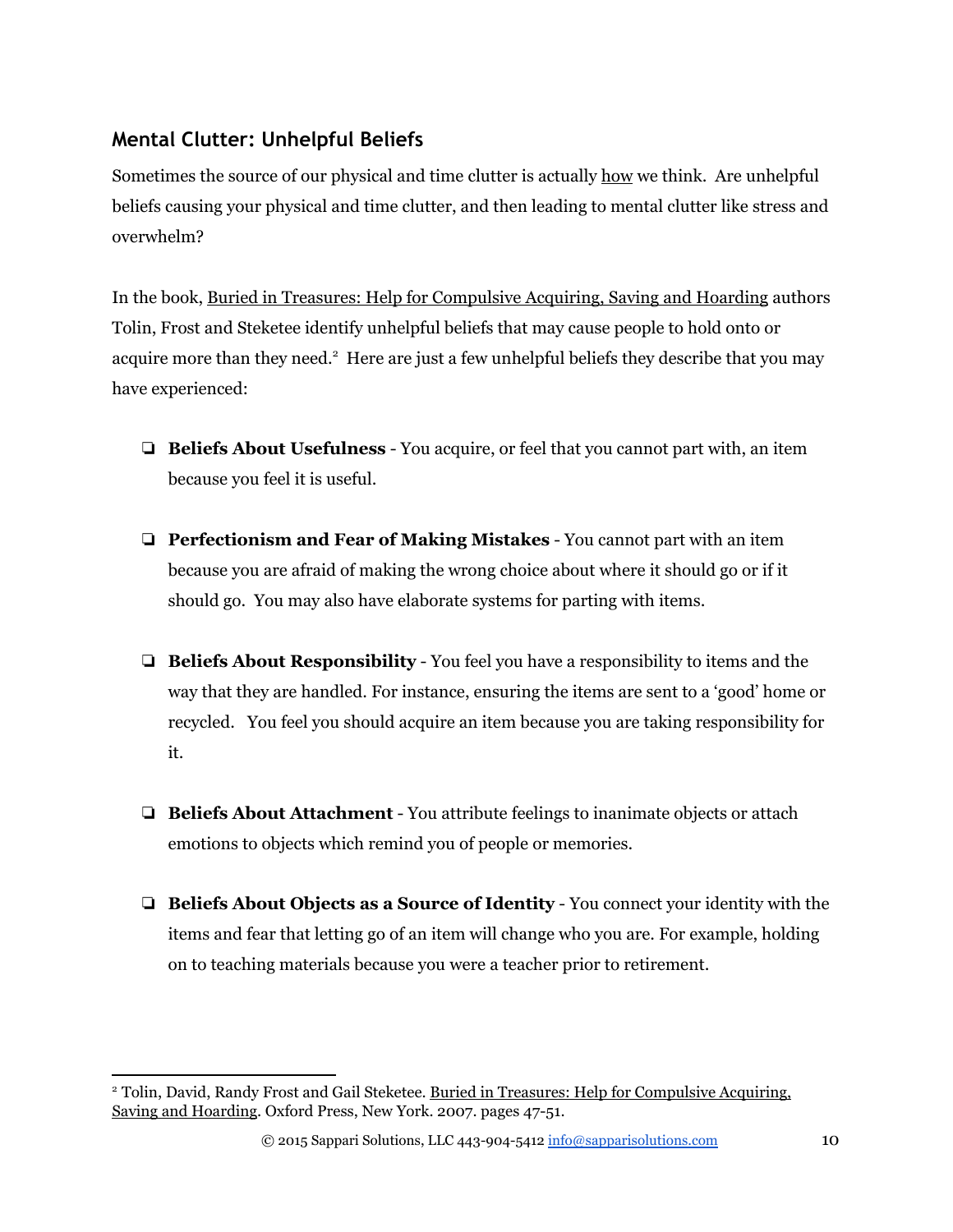- ❏ **Underestimating Memory** You keep things where they are visible because you are afraid you will otherwise forget to take action at the correct time.
- **□ Beliefs About Control** You hold onto things or acquire items because you can, because you are in control, and no one is going to tell you how to handle your stuff.

Any of the above beliefs are ok and normal in moderation. However, if any of these beliefs are keeping you from living the life you desire, keeping your space the way you would like or having time for the activities that are important to you, then they have moved into the area of 'unhelpful beliefs'. Put a checkmark next to any of the thoughts or beliefs you have experienced. In the chart that follows, rate how often you experience each type of belief and how that belief impacts your daily living.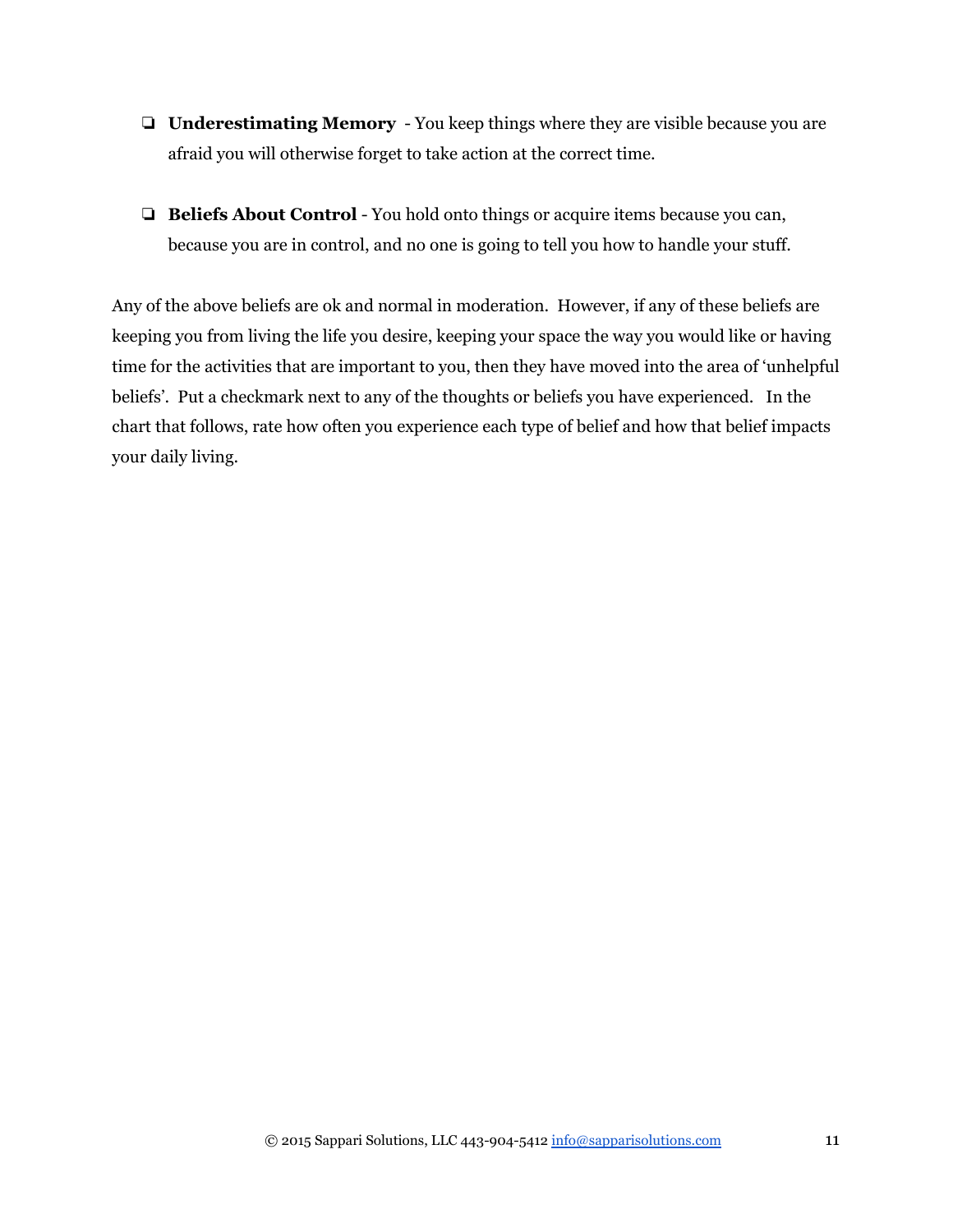| <b>Belief</b>                                       | <b>How often you</b><br>experience the belief<br>(never, occasionally, sometimes,<br>often, all the time) | <b>Impact on your daily</b><br>living<br>(low, moderate, high) |
|-----------------------------------------------------|-----------------------------------------------------------------------------------------------------------|----------------------------------------------------------------|
| <b>Beliefs About Usefulness</b>                     |                                                                                                           |                                                                |
| Perfectionism and Fear of<br><b>Making Mistakes</b> |                                                                                                           |                                                                |
| <b>Beliefs About Responsibility</b>                 |                                                                                                           |                                                                |
| Beliefs About Attachment                            |                                                                                                           |                                                                |
| Beliefs About Objects as a<br>Source of Identity    |                                                                                                           |                                                                |
| <b>Underestimating Memory</b>                       |                                                                                                           |                                                                |
| <b>Beliefs About Control</b>                        |                                                                                                           |                                                                |

Note: If you find that certain thoughts are occurring all the time and have a high impact on your daily living, I would encourage you to seek outside help from a therapist that is educated in the technique of cognitive behavioral therapy.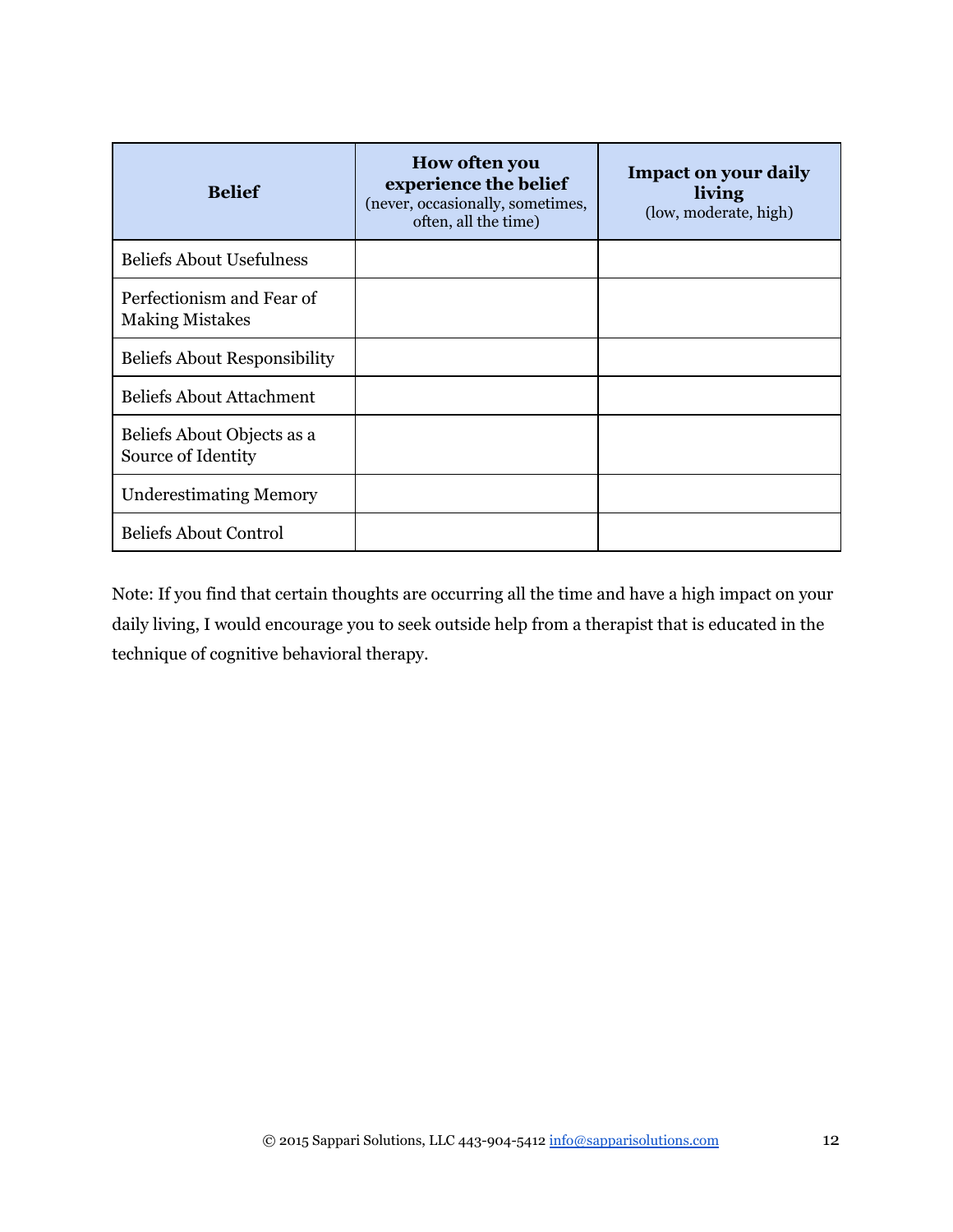#### **Special Section: Where Are You Getting Stuck?**

by Nettie Owens, published SappariSolutions.com, 2011



Question: *If there was one thing that you could do to change your life for the better, what would it be?*

You may be one of those people that has the world by the tail, has it all together, and wouldn't change a thing, but for most of us, there is something that we are striving for that we want to be able to say that we have achieved.

Think about it for awhile. Give yourself some time to

really mull over where you are and what you are doing with your life, as opposed to where you want to be. It's OK to dream, it's OK to think big. When you find that dream, write it down.

Now, after you have identified something, answer this question:

*What is stopping you?*

Really. Get a piece of paper and write down all the obstacles to fulfilling that achievement.

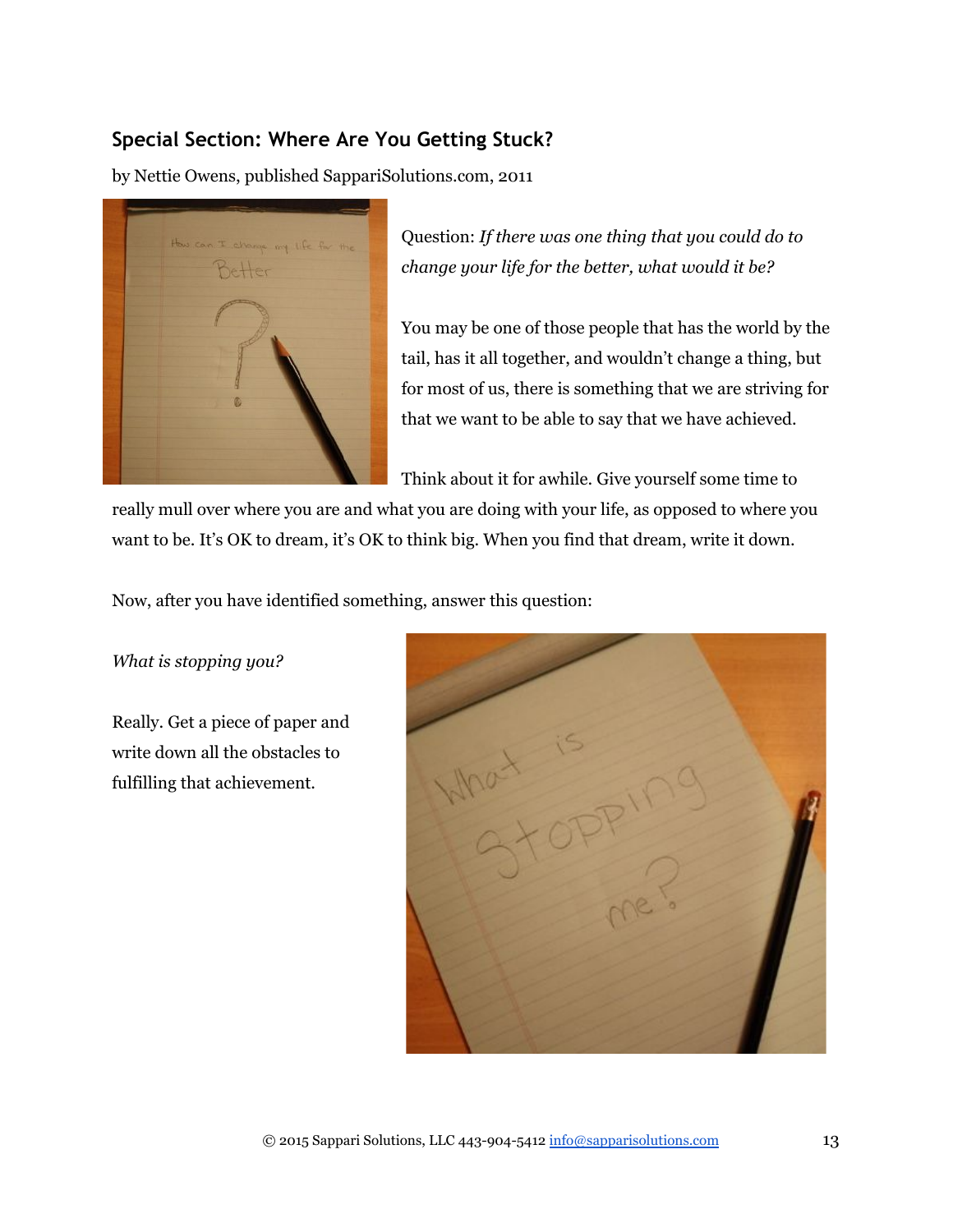Now, divide up the things you've written down into two groups. "Me" and "Reality". If, for example, you have always wanted to buy a house in the country and raise your own food, what are the things that are keeping you from that goal?

If one reason is that you lack experience with farming, put that under "me". If another reason is that you would need more money to buy a place, write that down under "reality". Maybe you are hesitant to make a move that is that life-changing. That goes under "me".

Now, you can go about conquering these obstacles with a focus on understanding their source. The ones that you are putting up for yourself may be the hardest to overcome, actually, but once you get over the first of the hurdles, you will find that you are encouraged to try and get over the next one.

Ask yourself, "Why not?" Why shouldn't I step up to my dreams and attempt to make them reality? Who can help? Find people that have done what you want to do and ask them how they did it. Take a class.

Even if reality steps in and keeps you from the ultimate goal, you will find that you have become energized and engaged by the process. You have become more of what you want to be than what you were. You are an achiever!